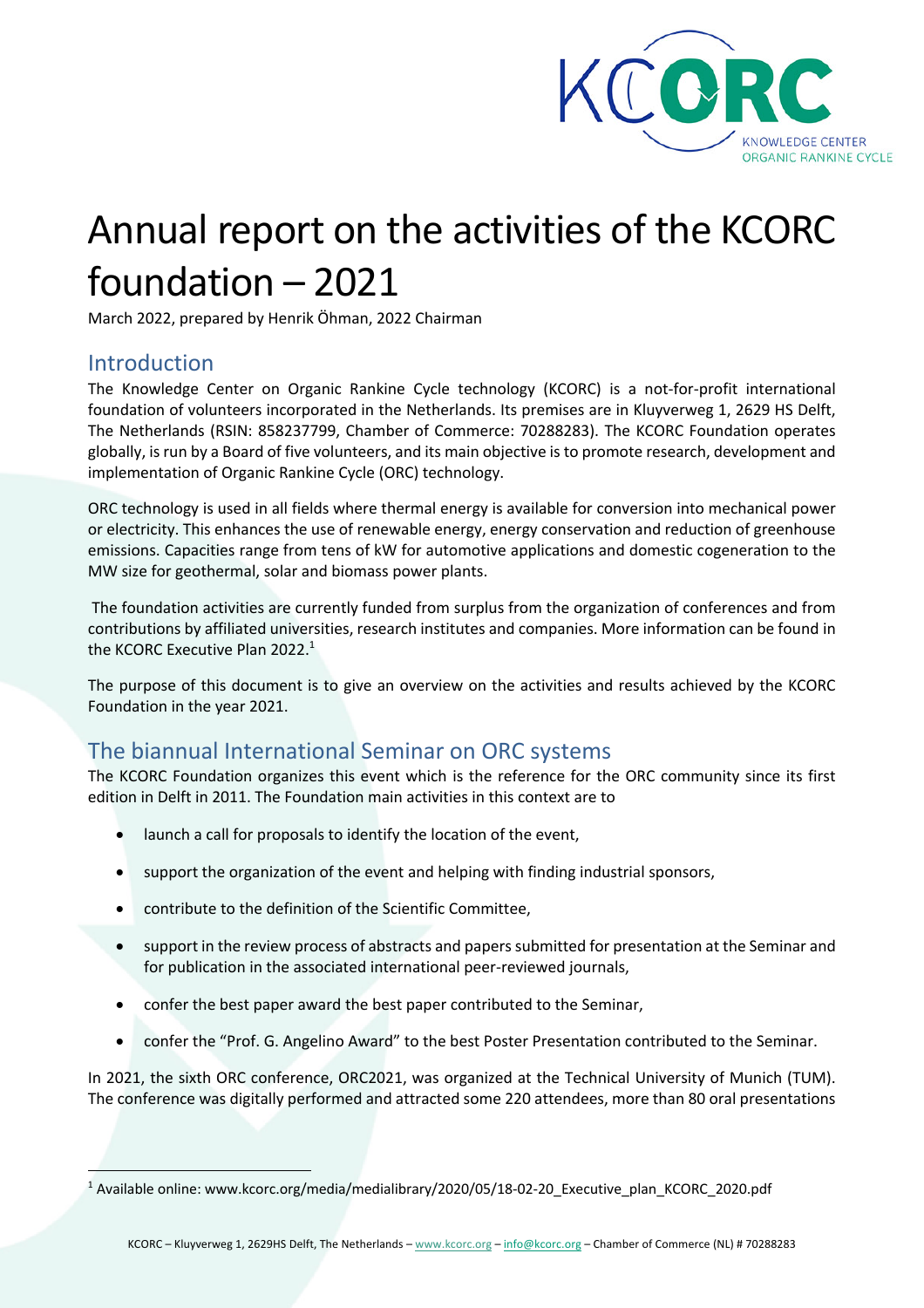

and around 30 poster presentations. In 2023, the seventh ORC conference, ORC2023, will be organized at the University of Seville.

#### **Scholarships**

The KCORC Foundation proudly invests the surplus generated by the Biannual Seminar to fund competitive scholarship for students and researchers aiming to pursue R&D projects in field of ORC technology. These bi-annual scholarships cover travel and accommodation related to short-term research projects of  $3 - 6$ months. The grants amount to €3000 – €10,000, depending on project duration and location of the hosting institution.

During 2021 two scholarships were awarded to dr. Chiara Poletto and dr. Alessandro Cappiello. Thanks to the positive financial result from ORC2021 an additional round of scholarships will be awarded during 2022.

## Standards & Regulations

There is a committee active within the Foundation which involves professionals from companies and academic institutions which aims at defining "suggested standards and regulations guidelines" in the field of ORC systems. The long-term vision is to foster the establishment of a recognized international standard devoted to ORC technology, its design, performance definition, and so on. During 2021 the international committee gathered 3 times via teleconference. Technical Guidelines for ORC-products has been developed thanks to the contributions of the committee members.

KCORC also act as advisory partner in the development of the new ECN-standard for < 100 kWe ORC products.

# Thermal Energy Harvesting Advocacy Group

During the year 2021 the Thermal Energy Harvesting Advocacy Group (TEHAG) has developed a white paper explaining opportunities and status of Energy Harvesting with ORC-technology. The white paper "Thermal Energy harvesting. The path to tapping into a Large CO2-free European Power Source" was published on 04- 02-2022 and received significant interest. Furthermore, the committee has had a large number of meetings and attended public seminars arranged by the EU Commission. KCORC is an active member of SET Plan Action 6 and has contributed significantly with correct information about opportunities with ORC-technology in Energy Harvesting.

Through TEHAG, KCORC is a registered association in the EU Transparency Register which allows active contributions to processes such as Horizon Europe, the EU Green Deal and the Strategic Energy Technology Implementation Plan.

TEHAG is planning for arranging series of seminars on the topic of Energy Harvesting in Process Industry within the framework of SET Plan Action 6.

### Collaborations

The Foundation works constantly to establish collaborations with other organizations active in the promotion of technologies related with energy conservation and the exploitation of renewable resources.

KCORC has collaborated with a number of research funding applications during 2021. It is therefore expected that at least one of them will be approved. That will lead to the need for KCORC to develop a support structure for such activities during 2022.